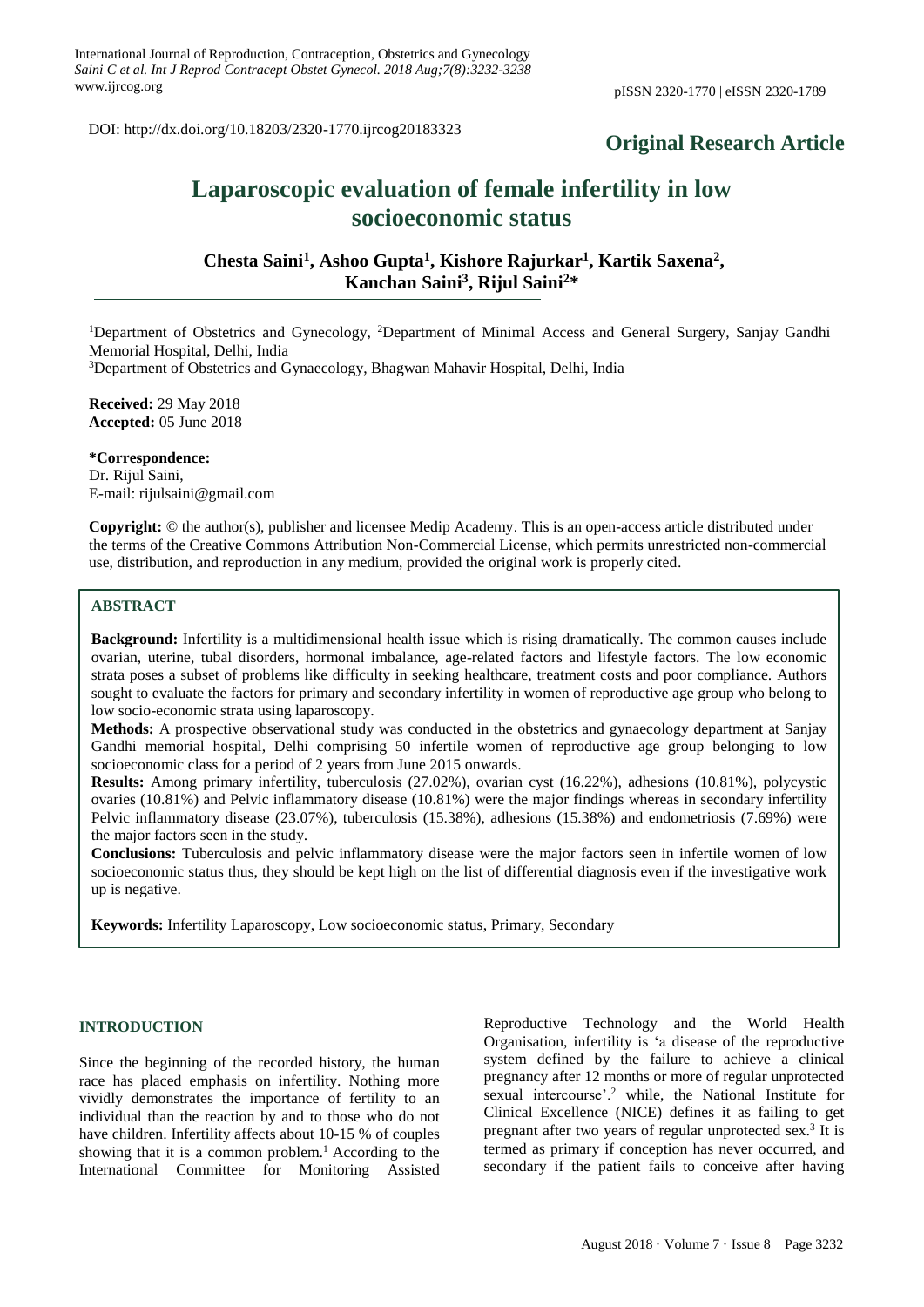achieved a previous conception irrespective of the outcome.<sup>3</sup>

The prevalence of infertility ranges from 3.5% to 16.7% in developed nations and from 6.9% to 9.3% in less developed nations, with an estimated overall median prevalence of 9%.<sup>4</sup> There is escalating incidence of infertility in India. According to Delhi IVF Infertility Research Centre, infertility affects as many as one in six couples. The recent National Family Health Survey (NFHS) estimated childlessness as 2.4% of currently married women over 40 in India.<sup>5</sup>

Infertility is caused by male and/or female factors. The common factors responsible for infertility in females are ovulatory disorders, tubal factors, endometriosis, uterine and cervical factors.<sup>6</sup> Untreated pelvic inflammatory disease (PID), post abortal, postpartum infections and tuberculosis are common factors of infertility in developing countries.<sup>7</sup>

The number of couples seeking medical help for infertility is increasing dramatically.<sup>8</sup> In 90% of the cases the cause is identifiable and in 50% of the cases appropriate therapy will result in pregnancy.<sup>9,10</sup> Frequently, problems that cannot be discovered by an external physical examination or other radiological investigations can be discovered by laparoscopy and hysteroscopy, two procedures that provide a direct look at the pelvic organs.

Until recently, laparoscopy was the final diagnostic procedure of the female fertility exploration, as outlined by the American Fertility Society in 1992 and by the World Health Organisation guidelines.<sup>11</sup> In 1997, Glatstein et al reported that 89% of all reproductive endocrinologists in the USA routinely performed a laparoscopy in the diagnostic work-up of infertility.<sup>12</sup>

Considering the above facts, the present study was undertaken to evaluate the factors for infertility in women of low socio-economic status using laparoscopy.

# **METHODS**

This prospective observational study was conducted in the Department of Obstetrics and Gynaecology at Sanjay Gandhi Memorial Hospital (SGMH), Delhi for a duration of two years from June 2015 to June 2017.

# *Sample size*

A total of 50 women with primary or secondary infertility belonging to low socio-economic strata were selected. Considering the confidence level at 95% and the width of confidence interval at 0.10, the sample size was calculated using the following formula:

 $n = 1.962$  x 4 p(1-p)/d<sup>2</sup>

where, n - sample size; p- expected population proportion; d- desired width of confidence interval

Using the values of expected population proportion ( $p =$ 0.11) and width of confidence interval (0.10) in the above formula:

 $n = 1.962 \times 4 \times 0.11 (1 - 0.11)/(0.10)^2 = 1.962 \times 4 \times 0.11 \times$  $0.89 \times 100 = 76.83$ 

Thus, maximum value of n comes out to be about 77. But, due to time constraints and keeping the departmental statistics of previous 2 years of our hospital into account (approx. 3 to 4 cases per month and 30 cases per year), the sample size of 50 was determined.

# *Inclusion criteria*

- Married women from the age of 18 to 40 years with primary/secondary infertility willing for infertility workup
- Normal semen analysis of the husband.

# *Exclusion criteria*

- Severe cardiac / respiratory illness
- Acute pelvic infection
- Uncontrolled diabetes mellitus
- Active Tuberculosis
- Multiple intestinal surgery
- Morbid obesity with BMI >40
- Patient not willing for surgery.

Women fulfilling the selection criteria were explained about the nature of the study and a written informed consent was obtained.

# *Statistical analysis*

The data obtained was coded and entered in Microsoft Office Excel spreadsheet. Continuous data was reported as mean±SD and range. Data was analysed using Statistical Package for Social Sciences (SPSS version 20.0 for Windows, SPSS inc., IBM, Armonk, NY) statistical software. The categorical data was expressed as rates, ratios and proportions and continuous data was expressed as mean  $\pm$  standard deviation (SD).

Women who were willing and consenting to participate in the study were enrolled. Then, a detailed history was taken including the demographic details, developmental history, marital history, sexual history, menstrual history, obstetric history, past history, family history and personal history. Socioeconomic status was calculated according to the modified BG Prasad's socioeconomic scale. Detailed clinical examination was done. Sexual development of the patient was staged according to Tanner's staging.<sup>13</sup> Cervical hostility factors were assessed if required. Apart from detailed history and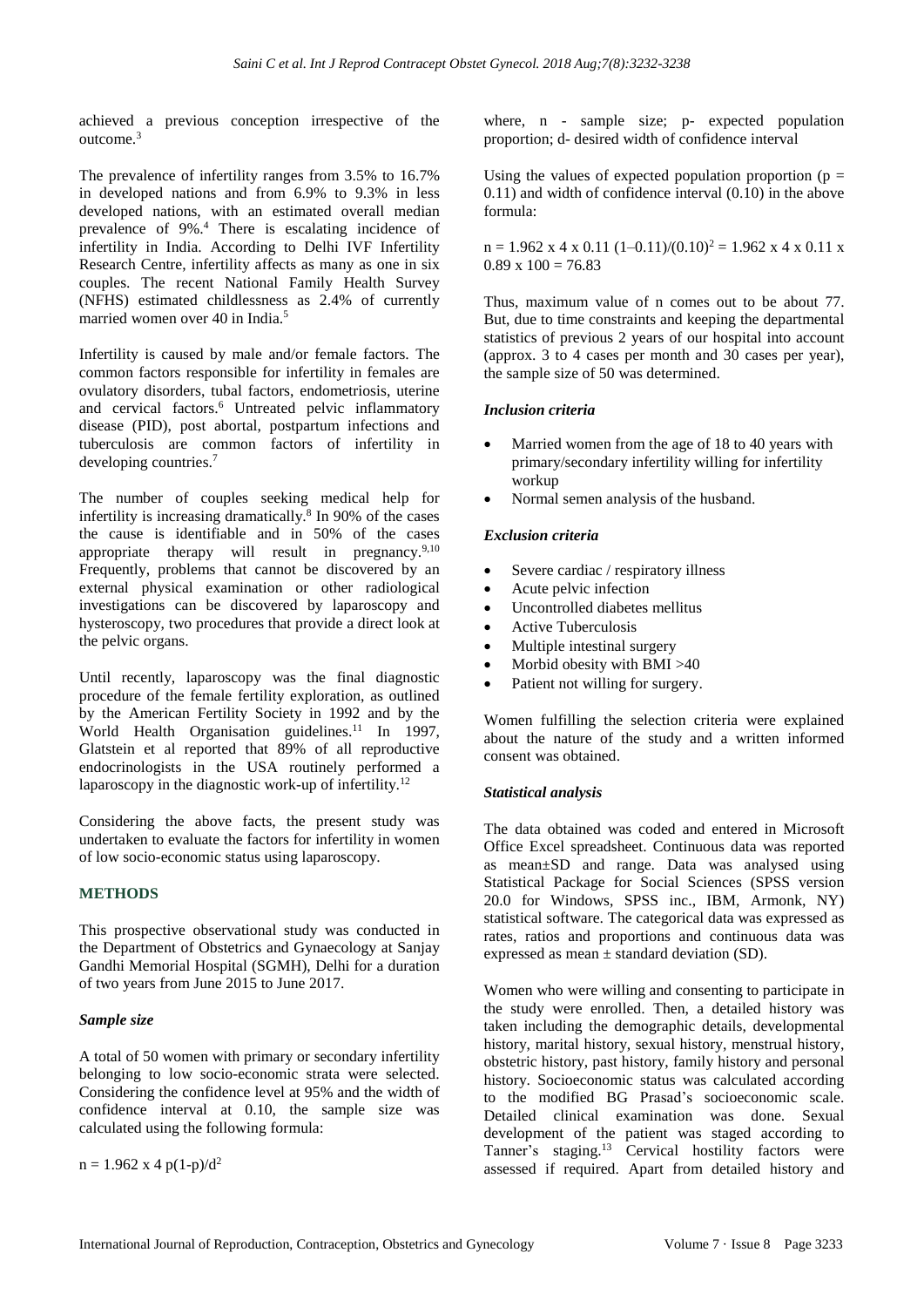clinical examination couple also under-went evaluation of ovulation, tubal patency and male factor by seminal fluid analysis.

Prior to laparoscopy, patients underwent three cycles of ovulation induction unless other factors indicated laparoscopy to be done early. Premenstrual endometrial biopsy was done and sent for histopathological evaluation along with ZN staining (for acid fast bacilli) and mycobacterial culture to rule out tuberculosis. A course of antibiotics- doxycycline and metronidazole was given for 14 days to patients. The data obtained was recorded on a predesigned and pretested proforma.

The selected women were subjected to the following investigations preoperatively:

- Complete hemogram
- Renal function tests
- Liver function tests
- Serum electrolytes
- Blood sugar
- HIV, HBsAg, VDRL, Anti-HCV
- Coagulation profile
- Urine routine and microscopy
- Urine culture and sensitivity if Urinary tract infection (UTI) suspected
- Chest X-ray, Electrocardiogram (ECG)
- Hormonal Assay as per patient profile
- Ultrasound (USG) whole abdomen and pelvis
- Hysterosalpingography

All patients were sent for a pre-anaesthetic check up to anaesthesia department. All patients received a dose of prophylactic antibiotic (inj. Ceftriaxone 1g iv stat) 30 minutes before starting the procedure and tablet Misoprostol 400 micrograms was kept per vaginally.

Laparoscopy was done under general anaesthesia in early proliferative phase of menstrual cycle in semi lithotomy with slight trendelenburg position. Pneumoperitoneum was created with a Veress needle after assuring correct placement using  $CO<sub>2</sub>$  gas through a small infraumbilical incision. Continuous flow of  $CO<sub>2</sub>$  was maintained at the rate of 200 ml/min and pressure at 15-25 mm Hg.

Trocar and laparoscope insertion followed through the same skin incision. One 5 mm working port was inserted in all patients. Additional 5 mm working ports were inserted if required for further treatment. Under fibre optic illumination, inspection was done for any pelvic abnormality like abnormality in the uterus, fallopian tubes, ovaries, utero-sacral pouch and pouch of Douglas.

Both ovaries were examined regarding shape, size, and their relationship with fimbrial end of the tubes. Peritoneal, peri ovarian and omental adhesions, tuboovarian masses, endometriotic deposits, fibroids, presence of fluid in pouch of Douglas or any other pathology was noted and biopsy was taken for any suspicious nodule or tubercle and sent for histopathology, gram staining and ZN staining. Whereas cystic fluid was sent for cytology. Cervical dilatation was done, and methylene blue dye was injected through leech-wilkinson cannula to look for patency of fallopian tubes. Treatment was offered to the patient in the same sitting as per requirement.

At the end of the procedure, after proper inspection of the peritoneal cavity, gas was expelled from the peritoneal cavity and the incision site was sutured.

Post-operatively the patients were kept for 24 hours in the ward if no therapeutic procedure is done. For other patients, hospital stay varied according to the therapeutic procedure done or complications encountered. Postoperatively the patients received intra-venous antibiotics (Inj. Ceftriaxone 1g IV twice a day), analgesics (Inj. Diclofenac 1 amp IV 12 hourly), and Inj. Ranitidine 1 amp IV 12 hourly and monitored for vitals.

# **RESULTS**

The data obtained was analysed and the final results and observations were interpret-ed as below.

In the present study, most of the women had primary infertility (74.00%).

# **Table 1: Distribution of women according to the type of infertility.**

| Type of infertility | Distribution $(n=50)$ |                   |  |
|---------------------|-----------------------|-------------------|--|
|                     | <b>Number</b>         | <b>Percentage</b> |  |
| Primary             | 37                    | 74.00             |  |
| Secondary           | 13                    | 26.00             |  |
| Total               | 50                    | 100.00            |  |

#### **Table 2: Age wise distribution of women with infertility.**

| Age group  | Distribution $(n=50)$ |                   |  |  |
|------------|-----------------------|-------------------|--|--|
| (Years)    | <b>Number</b>         | <b>Percentage</b> |  |  |
| 21 to 25   |                       | 8.00              |  |  |
| 26 to 30   | 30                    | 60.00             |  |  |
| 31 to 35   | 13                    | 26.00             |  |  |
| 36 or more | 3                     | 6.00              |  |  |
| Total      | 50                    | 100.00            |  |  |

The mean age was  $29.54 \pm 3.33$  years.

Peritoneal adhesions were seen in 16.22% of patients with primary infertility as com-pared to 23.08% of those with secondary infertility; peritoneal inclusion cyst was noted in 8.11% in primary and 7.69% in secondary infertility.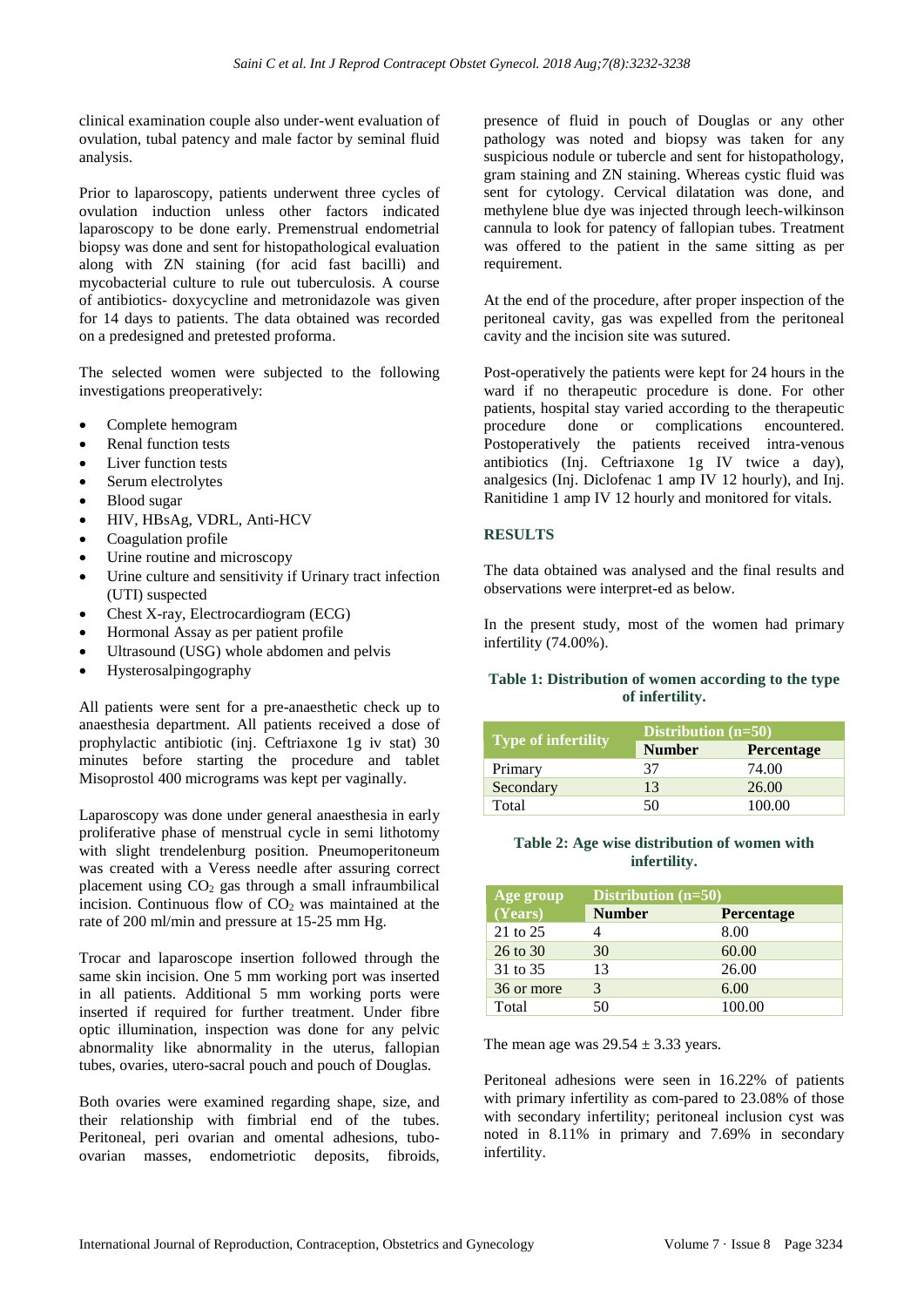|                   | <b>Findings</b>                  |                | Primary infertility (n=37) |                  | <b>Secondary infertility (n=13)</b> |  |
|-------------------|----------------------------------|----------------|----------------------------|------------------|-------------------------------------|--|
| Laparoscopy       |                                  | N <sub>0</sub> | $\frac{0}{0}$              | No               | $\frac{0}{0}$                       |  |
| Peritoneum        | Normal                           | 25             | 67.57                      | $\,8\,$          | 61.54                               |  |
|                   | <b>Tubercles</b>                 | $\overline{c}$ | 5.41                       | $\Omega$         | 0.00                                |  |
|                   | Adhesions                        | 6              | 16.22                      | 3                | 23.08                               |  |
|                   | Endometriosis                    | $\mathbf{1}$   | 2.70                       | $\mathbf{1}$     | 7.69                                |  |
|                   | Peritoneal inclusion cyst        | 3              | 8.11                       | 1                | 7.69                                |  |
|                   | <b>Total</b>                     | 37             | 100.00                     | 13               | 100.00                              |  |
| <b>Uterus</b>     | Normal in shape and contour      | 34             | 91.89                      | 11               | 84.62                               |  |
|                   | Anatomical malformation          | $\mathbf{1}$   | 2.70                       | $\Omega$         | 0.00                                |  |
|                   | Fibroid                          | 1              | 2.70                       | $\boldsymbol{0}$ | 0.00                                |  |
|                   | Tubercles                        | $\mathbf{1}$   | 2.70                       | $\overline{2}$   | 15.38                               |  |
|                   | <b>Total</b>                     | 37             | 100.00                     | 13               | 100.00                              |  |
| Ovaries           | Normal                           | 23             | 62.16                      | 12               | 92.31                               |  |
|                   | Polycystic or bulky              | 4              | 10.81                      | $\Omega$         | 0.00                                |  |
|                   | Ovarian cyst                     | 6              | 16.22                      | $\overline{0}$   | 0.00                                |  |
|                   | Periovarian adhesions            | $\overline{c}$ | 5.41                       | $\mathbf{1}$     | 7.69                                |  |
|                   | Endometriotic cyst               | $\overline{2}$ | 5.41                       | $\Omega$         | 0.00                                |  |
|                   | <b>Total</b>                     | 37             | 100.00                     | 13               | 100.00                              |  |
| Fallopian tube    | Normal in appearance             | 19             | 51.35                      | 8                | 61.54                               |  |
|                   | Unilateral hydro salpinx         | $\overline{2}$ | 5.41                       | 1                | 7.69                                |  |
|                   | Bilateral hydro salpinx          | 3              | 8.11                       | $\overline{0}$   | 0.00                                |  |
|                   | Tubercles                        | $\overline{0}$ | 0.00                       | 1                | 7.69                                |  |
|                   | Peri tubal adhesions             | 6              | 16.22                      | $\mathbf{1}$     | 7.69                                |  |
|                   | Bilateral tubo-ovarian mass      | 3              | 8.11                       | $\mathbf{1}$     | 7.69                                |  |
|                   | Beaded appearance                | $\overline{4}$ | 10.81                      | $\mathbf{1}$     | 7.69                                |  |
|                   | <b>Total</b>                     | 37             | 100.00                     | 13               | 100.00                              |  |
| Chromopertubation | Bilateral free spill of dye seen | 22             | 59.46                      | 6                | 46.15                               |  |
|                   | Unilateral spill of dye          | 3              | 8.11                       | 1                | 7.69                                |  |
|                   | Absent spill of dye              | $\overline{7}$ | 18.92                      | $\overline{4}$   | 30.77                               |  |
|                   | Loculated spill of dye           | 5              | 13.51                      | $\overline{2}$   | 15.38                               |  |
|                   | <b>Total</b>                     | 37             | 100.00                     | 13               | 100.00                              |  |

# **Table 3: Distribution of women according to the laparoscopic findings and type of infertility.**

# **Table 4: Distribution of women according to type and cause of infertility based on laparoscopic findings.**

| <b>Cause of</b>              | <b>Primary</b><br>infertility $(n=37)$ |               | <b>Secondary</b><br>infertility $(n=13)$ |               |
|------------------------------|----------------------------------------|---------------|------------------------------------------|---------------|
| infertility                  | No.                                    | $\frac{0}{0}$ | No.                                      | $\frac{0}{0}$ |
| Normal                       | 5                                      | 13.51         | 2                                        | 15.38         |
| TB                           | 10                                     | 27.02         | $\mathcal{D}_{\mathcal{L}}$              | 15.38         |
| Endometrial<br>synechiae     | 0                                      | 0.00          | 3                                        | 23.07         |
| <b>PID</b>                   | 4                                      | 10.81         | 3                                        | 23.07         |
| <b>PCOD</b>                  | 4                                      | 10.81         | 0                                        | 0.00          |
| Adhesions                    | $\overline{4}$                         | 10.81         | 2                                        | 15.38         |
| Ovarian cyst                 | 6                                      | 16.22         | 0                                        | 0.00          |
| Uterine<br>malformation<br>S | 1                                      | 2.70          | 0                                        | 0.00          |
| Endometriosis                | 3                                      | 8.11          | 1                                        | 7.69          |
| Total                        | 37                                     | 100.00        | 13                                       | 100.00        |

Tubercles over uterus were noted in 2.7% of women with primary infertility and 15.38% with secondary infertility.

Peri-ovarian adhesions were noted in 5.41% of women with primary infertility in contrast to 7.69% of women with secondary infertility; whereas polycystic ovaries (10.81%), ovarian cyst (16.22%) and endometriotic cyst (5.41) were seen only in primary infertility.

Bilateral hydrosalpinx was seen only in primary infertility (8.11%); peritubal adhesions were seen in 16.22% of women with primary infertility, bilateral tuboovarian mass was not-ed in 8.11% with primary infertility and 7.69% with secondary infertility. Chromopertubation showed absent spill of dye in 18.92% with primary infertility and 30.77% with secondary infertility; loculated spill of dye was seen in 13.51% of women with primary infertility and 15.38% of women with secondary infertility (Table 3).

In this study, laparoscopy revealed normal study in 13.51% of women with primary infertility and 15.38% of women with secondary infertility. Most common cause of infertility in women with primary infertility was tuberculosis (27.02%), followed by ovarian cyst (16.2%) whereas amongst women with secondary infertility,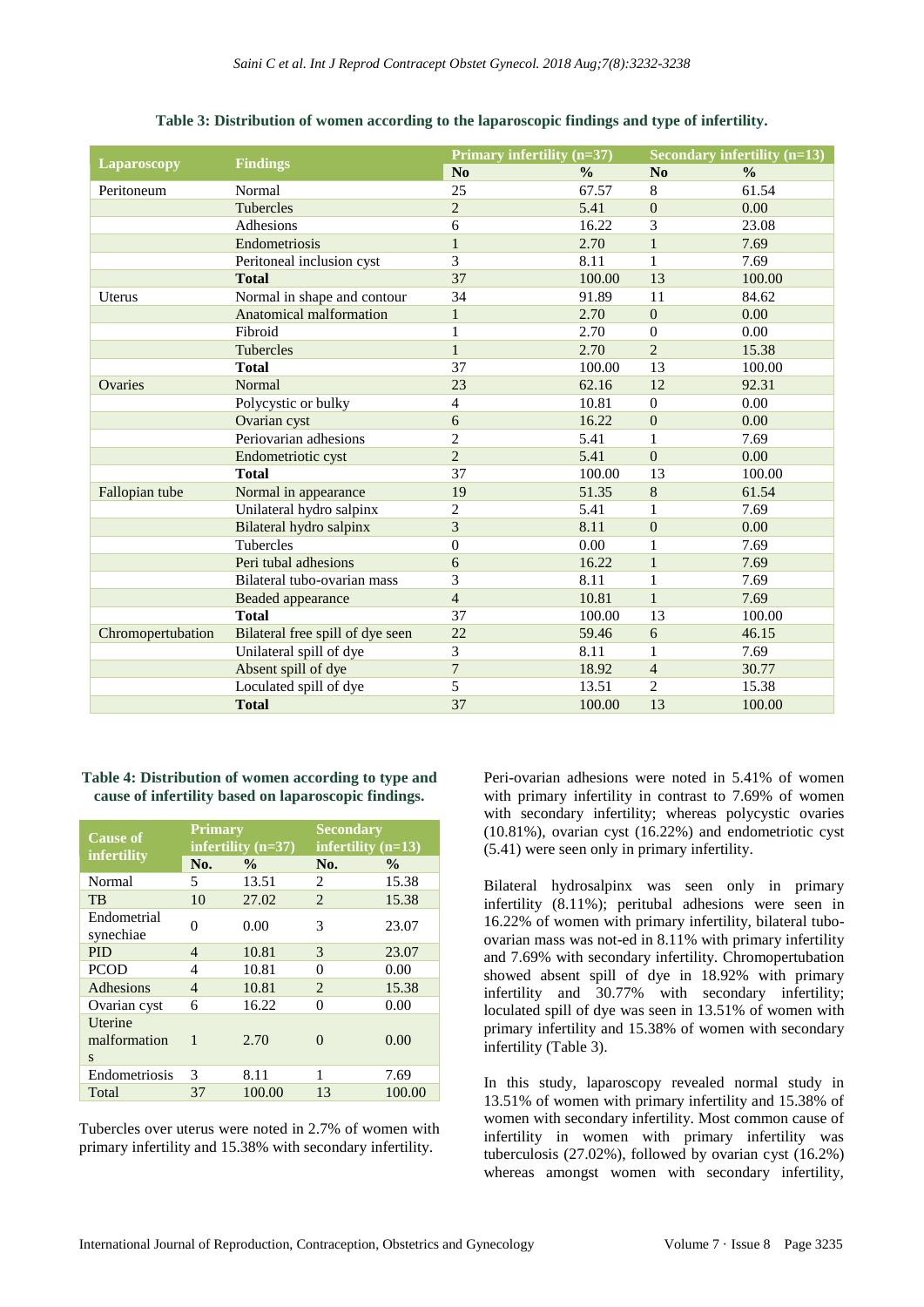Pelvic Inflammatory disease (23.07%) and endometrial synechiae (23.07%) were the most common factors seen (Table 4).

# **DISCUSSION**

Infertility is a multidimensional health issue which occurs due to ovulation problems, tubal blockage, uterine problems, hormonal imbalance, age-related factors and lifestyle factors like higher age of people getting married along with occupational stress and non-conducive legal framework for assisted reproduction etc.<sup>14</sup>

Laparoscopy appears to be invasive, but it has the advantage of being diagnostic and therapeutic at the same sitting. Operative procedures at the time of laparoscopy can enhance conception, naturally or with IUI/IVF, such as lysis of adhesions, ablation of endometriosis, and salpingectomy for hydrosalpinx.<sup>15</sup> However, some investigators showed that diagnostic laparoscopy did not reveal any pathology or only minimal and mild endometriosis in 40–70% of all cases.<sup>16</sup>

The low economic strata poses a subset of problems like difficulty in seeking healthcare for infertility related issues, treatment costs, poor compliance for long duration of therapy and frequent visits to the hospital. Keeping this in mind 50 women diagnosed to have either primary or secondary infertility belonging to low socio-economic strata were studied and following were noted:

# *Type of infertility*

In the present study, most women (74.00%) had primary infertility. These findings were consistent with a study by Chimote A et al who encountered 63 cases of primary and secondary infertility of which 46 cases (73%) were primary infertility and 17 cases (27%) were secondary infertility.<sup>17</sup> Kore S et al, in their study reported 34 patients had primary infertility and 6 had secondary infertility.<sup>18</sup> Similarly, Nayak PK et al from Odisha conducted a retrospective study to determine the role of diagnostic laparoscopy in the evaluation of infertility in tertiary care centres.<sup>19</sup> Out of 300 cases, 206 (69%) patients had primary infertility. Recently a study by Qurat-ul-Ain W et al in from Kashmir also reported most cases (82%) with primary infertility and 18% cases of secondary infertility.<sup>20</sup>

# *Age*

Female age is the single most important determinant of spontaneous as well as treatment-related conception, with a gradual decline in fertility especially after the age of 35 years. $2^{1,22}$  However, in this study the most common age group was 26 to 30 years (60.00%). The mean age was 29.54±3.33 years suggestive of younger age group. Kore S et al in their study reported similar observation where most of the women study were between 25-30 years of age.<sup>18</sup> The mean observed age in the present study was much lower compared to a study by Corson SL et al. where the mean age was  $32.7 \pm 4.5$  years.<sup>23</sup> The disparity in the mean age between the present study and that of Corson SL et al could be attributed to the socio-cultural practices of early marriages in India. In particular, it has been suggested that older women are more likely to be diagnosed with unexplained infertility and that is due to the negative effect of age on ovarian reserve.<sup>24</sup>

# *Hysterosalpingography*

In the present study, hysterosalpingography revealed normal findings among 32% of the women while bilateral distal tubal blockage was the most common finding noted in more than one fourth of the women (34.00%). The study by Chakraborti et al showed bilateral tubal block to be the most common tubal cause of Infertility.<sup>25</sup> Sharma R et al studied 125 cases of infertility and the commonest cause was tubal adhesions and blockage (35.9%).<sup>26</sup>

In this study, among the women with primary infertility, 32.43% of the women had normal findings on hysterosalpingography, while bilateral distal tubal blockage was noted in 32.43% of the women followed by unilateral distal tubal blockage (18.92%), cornual blockage (13.51%) and bicornuate uterus (2.7%). In contrast to these observations, a study by Chimote A. et al reported that 33% of the women with endometriosis, 11% with pelvic tuberculosis, 4% with tubal block and 13% were with normal findings in the primary infertility group.<sup>17</sup> Among women with secondary infertility, hysterosalpingographic findings showed the most common abnormality as bilateral distal tubal blockage (38.46%). Naz T et al (2009) found bilateral tubal blockage in 28.07% cases of secondary infertility.<sup>27</sup>

# *Diagnostic laparoscopy*

In present study, normal laparoscopic findings were seen in 18% of the women which is comparable to a study by Chimote A et al where authors reported normal findings in 13% of the women.<sup>17</sup>

In the present study, 18% of the women had peritoneal adhesions, followed by peritoneal inclusion cyst in 8%, endometriosis and tubercles were seen in 4% of the women. With respect to uterus, tubercles and fibroid were noted in 6% and 2% of the cases respectively. 12% of the women had ovarian cyst and 8% of the women had polycystic or bulky ovaries, peri-ovarian adhesions were noted in 6% of the women and endometriotic cyst in 4%. Peri-tubal adhesions were seen in 14% of the women, 10% of the women had beaded appearance of the fallopian tubes, 8% of the cases had bilateral tuboovarian mass, 6% of the women each had bilateral and unilateral hydrosalpinx. With respect to Chromopertubation, no spill of dye was seen in 22% of women, loculated spill of dye in 14% of the cases and unilateral spill of dye was found in 8% of the women.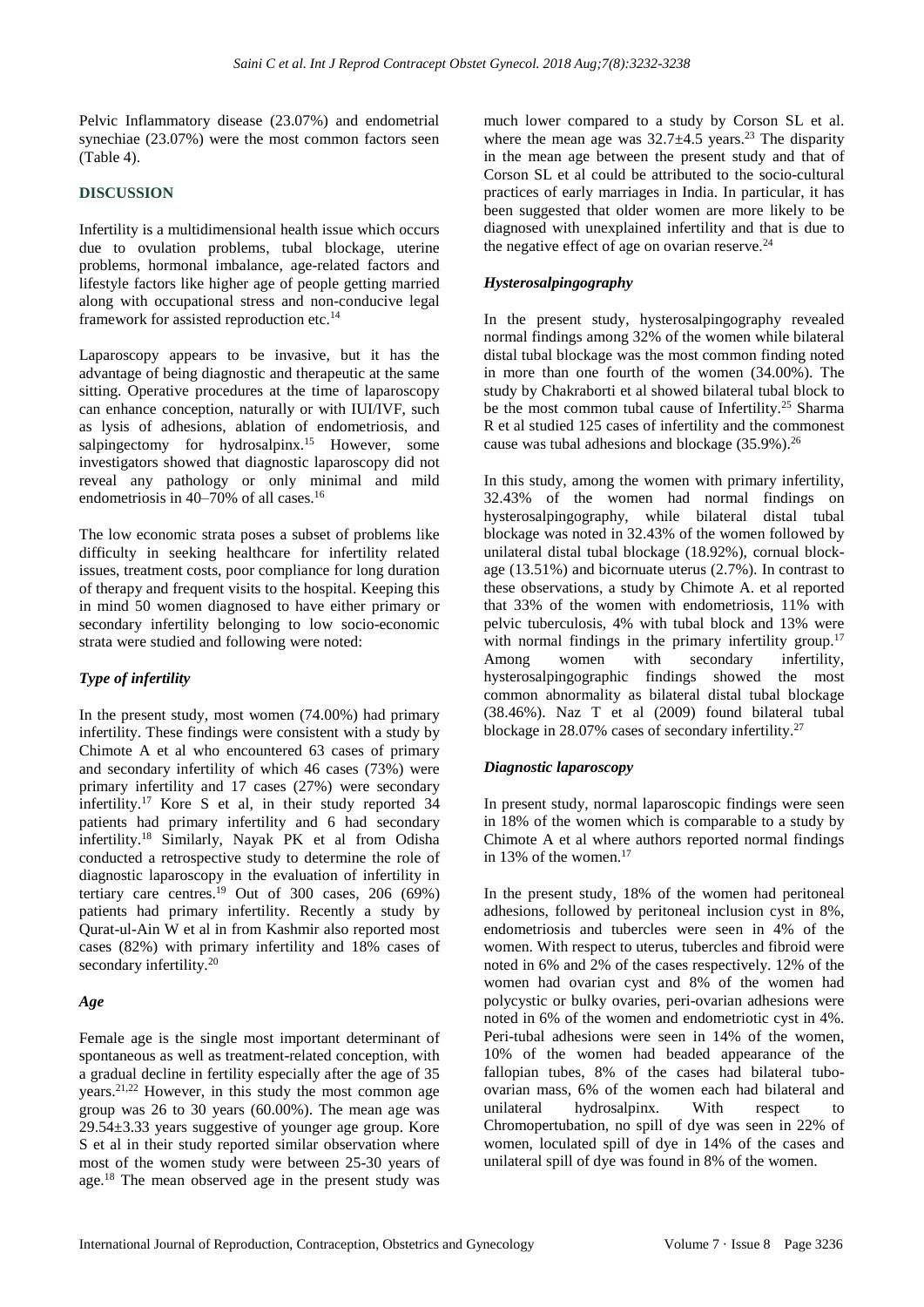Tubal and peritoneal pathologies are amongst the most common causes of infertility seen in approximately 30– 35% of couples.<sup>28</sup> A provisional diagnosis of tuberculosis the study was made on finding unilateral/bilateral hydrosalpinx, tubo-ovarian mass, beaded appearance of fallopian tubes along with tubercles. Pelvic Inflammatory Disease was diagnosed in patients with unilateral/bilateral hydrosalpinx, tubo-ovarian mass with flimsy adhesions or clear fluid filled peritoneal cysts. Tuberculosis was further confirmed by histopathological and microbiological methods.

Recently Jain G et al analysed the results of 203 women, on whom, laparoscopy for the evaluation of infertility was done and observed that tubal disease was the responsible factor in 62.8% women with primary infertility and 54.8% women with secondary infertility followed by pelvic adhesions in 33% and 31.5%, ovarian factor in 14% and 8.5%, pelvic endometriosis in 9.9% and 6.1% women respectively which was consistent with the present study.<sup>29</sup>

In contrast to the findings of the present study, Kausar N, et al reported leading causes of infertility as endometriosis and fibroid of the uterus.<sup>30</sup> Other prevalent causes of infertility noted were pelvic inflammatory disease (6.9% in primary infertility and 18.5% in secondary infertility), pelvic tuberculosis (in primary infertility) and polycystic ovaries (46.5% in primary and 30% in secondary infertility).

Another study by Nousheen Aziz et al on 50 patients concluded that most common causes responsible for infertility were tubal occlusion, endometriosis, peritubal and periovarian adhesions.<sup>31</sup>

# **CONCLUSION**

During the study strict asepsis was maintained and all precautions were taken however, one patient (2%) had uterine perforation and another one paralytic ileus which got settled in the ward with conservative management using antibiotics and careful monitoring.

Postoperative complications with laparoscopy are very low which corresponds with the findings of few other national and international studies.32-34 The major risk is damage to the bowel, bladder, ureters, uterus, major blood vessels or other organs. Certain conditions may increase the risk of serious complications like previous abdominal surgery, especially bowel surgery, and a history or presence of bowel/pelvic adhesions, severe endometriosis, pelvic infections, obesity, or excessive thinness. Allergic reactions, nerve damage and anaesthesia related complications rarely occur. Postoperative urinary retention is uncommon and venous thrombosis (blood clot) is rare.<sup>35</sup> Thus, with this study it may be concluded that:

- Laparoscopy is an important tool to investigate female factor infertility as many findings which cannot be diagnosed by other investigations can be picked up on laparoscopy and few can be treated in the same sitting as well with minimal complications.
- The major factors for primary infertility were Tuberculosis (27.02%), Ovarian cyst (16.2%), Pelvic Inflammatory Disease (10.81%), Adhesions (10.81%), Polycystic ovarian disease (10.81%) and Endometriosis (8.11%).
- The factors for secondary infertility were Pelvic Inflammatory Disease (23.07%), Endometrial Synechiae (23.07%), Tuberculosis (15.38%), Adhesions (15.38%) and Endometriosis (7.69%).
- On the basis of our study, laparoscopy suggested that Tuberculosis (24%), Pelvic Inflammatory Disease (14%), Adhesions (12%), Ovarian cyst (12%) and Endometriosis (8%) were the major factors responsible for infertility in women of low socioeconomic status.

*Funding: No funding sources Conflict of interest: None declared Ethical approval: Not required*

#### **REFERENCES**

- 1. Boivin J, Bunting L, Collins JA, Nygren KG. International estimates of infertility prevalence and treatment-seeking: Potential need and demand for infertility medical care. Hum Reprod. 2007; 22:1506- 12.
- 2. Gurunath S, Pandian Z, Anderson RA, Bhattacharya S. Defining infertility: a systematic review of prevalence studies. Hum Reprod Update 2011;17(5):575-88.
- 3. Zegers-Hochschild F, Adamson GD, de Mouzon J, Ishihara O, Mansour R, Nygren K, et al. International Committee for Monitoring Assisted Reproductive Technology; World Health Organization. International Committee for Monitoring Assisted Reproductive Technology (ICMART) and the World Health Organization (WHO) revised glossary of ART terminology, 2009. Fertil Steril. 2009;92(5):1520-4.
- 4. Boivin J, Bunting L, Collins JA, Nygren KG. International estimates of infertility prevalence and treatment-seeking: potential need and demand for infertility medical care. Hum Reprod. 2007;22(6):1506-12.
- 5. Dutta S, Guha R. A clinico-anatomical study on the common etiological factors pertaining to primary infertility in females using some common investigative procedures. J Anat Soc India. 2007;56(2):14-7.
- 6. Jose Miller AB, Boyden JW, Frey KA. Infertility. Am Fam Physician. 2007;75:849-56.
- 7. Rehana R, Majid SS. Aetiological factors of infertility. J Postgrad Med Inst. 2004;18:166-71.